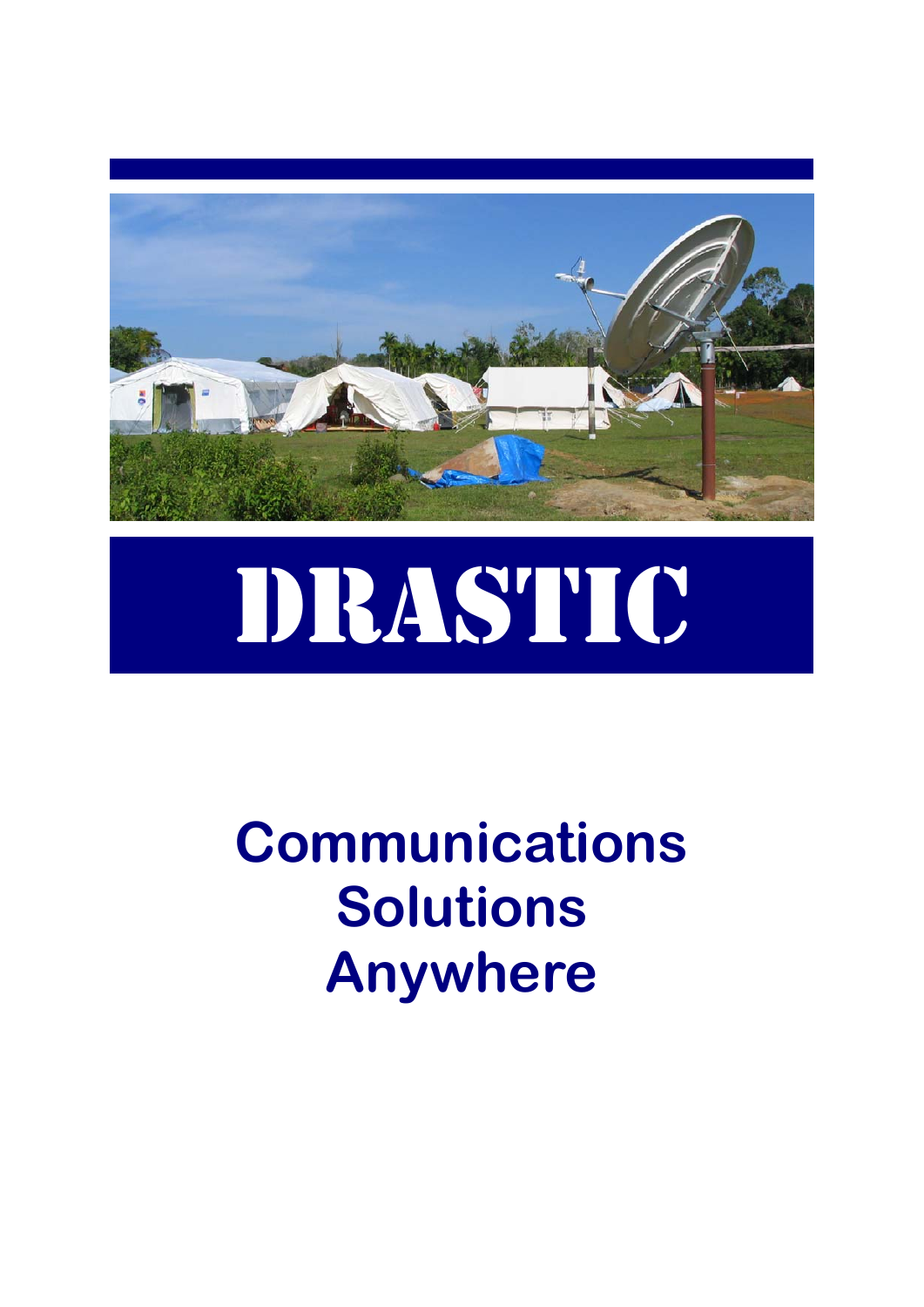#### **Introduction**

**DRASTIC is an acronym for "Disaster Relief And Strategic Telecommunications Infrastructure Company"** 

**The expanding need for Broadband Internet in difficult and demanding environments for both Disaster Relief and International Development has been incentive enough for seasoned professionals to come together and form DRASTIC.** 

**Drastic situations need DRASTIC responses.** 

**The following pages introduce the two prime and two supporting areas of our work:** 

**ODisaster Relief** 

**@International Development, especially in rural areas of the Least Developed Countries.** 

**@Training in technical and business skills: capacity building.** 

q**Developing viable business models for telecommunications enterprises in developing countries** 

DRASTIC **TRASTIC**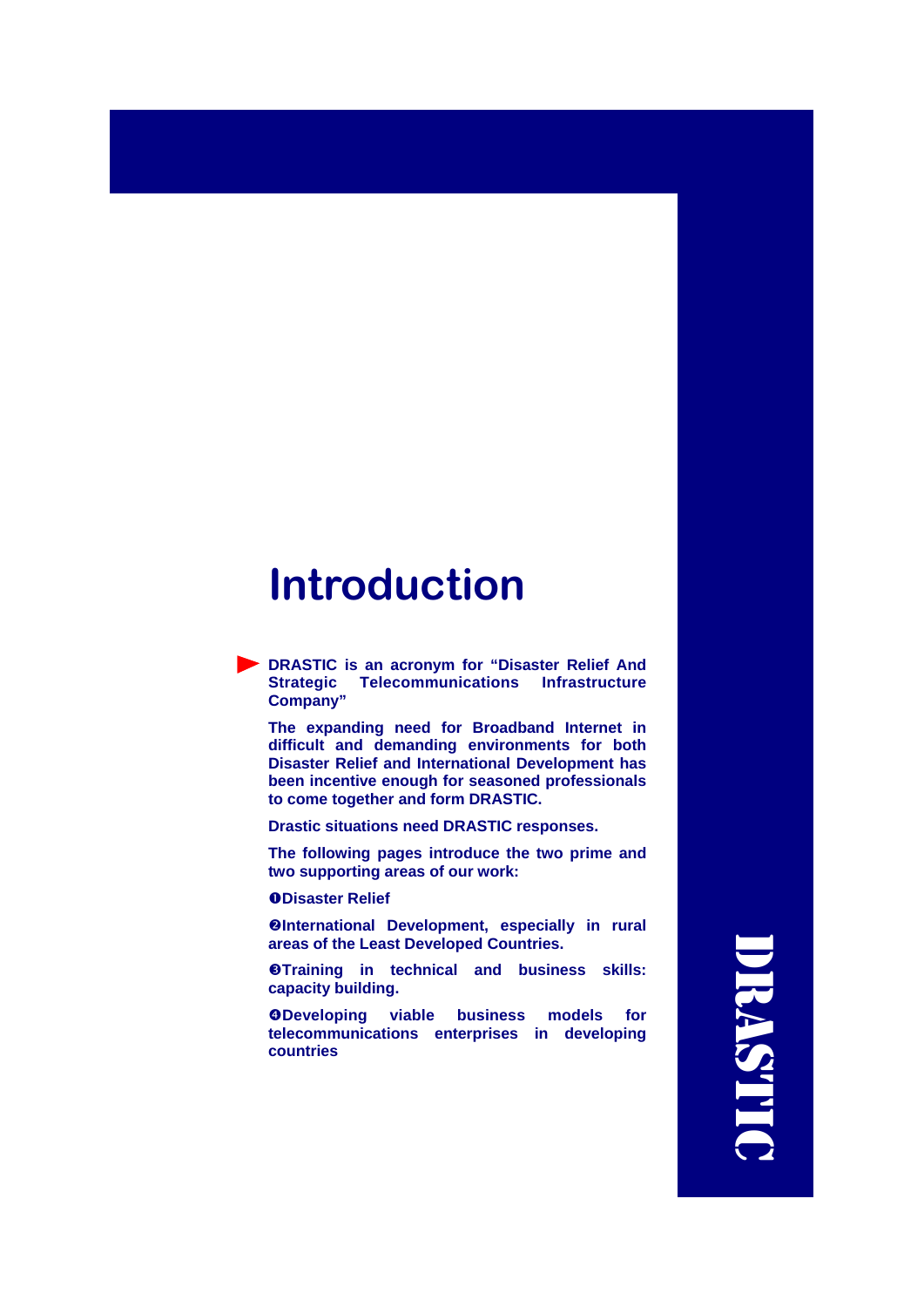## **Telecommunications for Disaster Relief (TDR)**



*Sumatra: "26th December 2004 — A day we won't forget"* 

**When disaster strikes, as it does with seemingly increased frequency, the world's relief and rescue agencies swing into action.** 

**Within a few days, equipment and supplies are arriving from all over the world and the race is on to rescue survivors and to make sure they stay alive.** 

**A whole family of UN agencies, Red Cross and Red Crescent also arrive, and sometimes a number of foreign military forces weigh in too.** 

**Too often, confusion reigns. There is duplication and overlap. Arranging for the right supplies, and the right skills to get to the right place is a nightmare. Collaboration and cooperation is less than effective. The wrong things arrive in the wrong place. Huge effort and massive resources fail to have their full impact. Sometimes lives which could have been saved are lost, and suffering is prolonged.** 

**DRASTIC has the capability to rapidly deploy high performance, Internet connectivity via satellite almost anywhere on the surface of the earth. A typical 'Internet Café' installation can support fifty or more simultaneous computer users and a number of international direct dial phone lines. They also act as a gathering point, catalyzing essential cooperation.** 

DRASTIC **RASTE**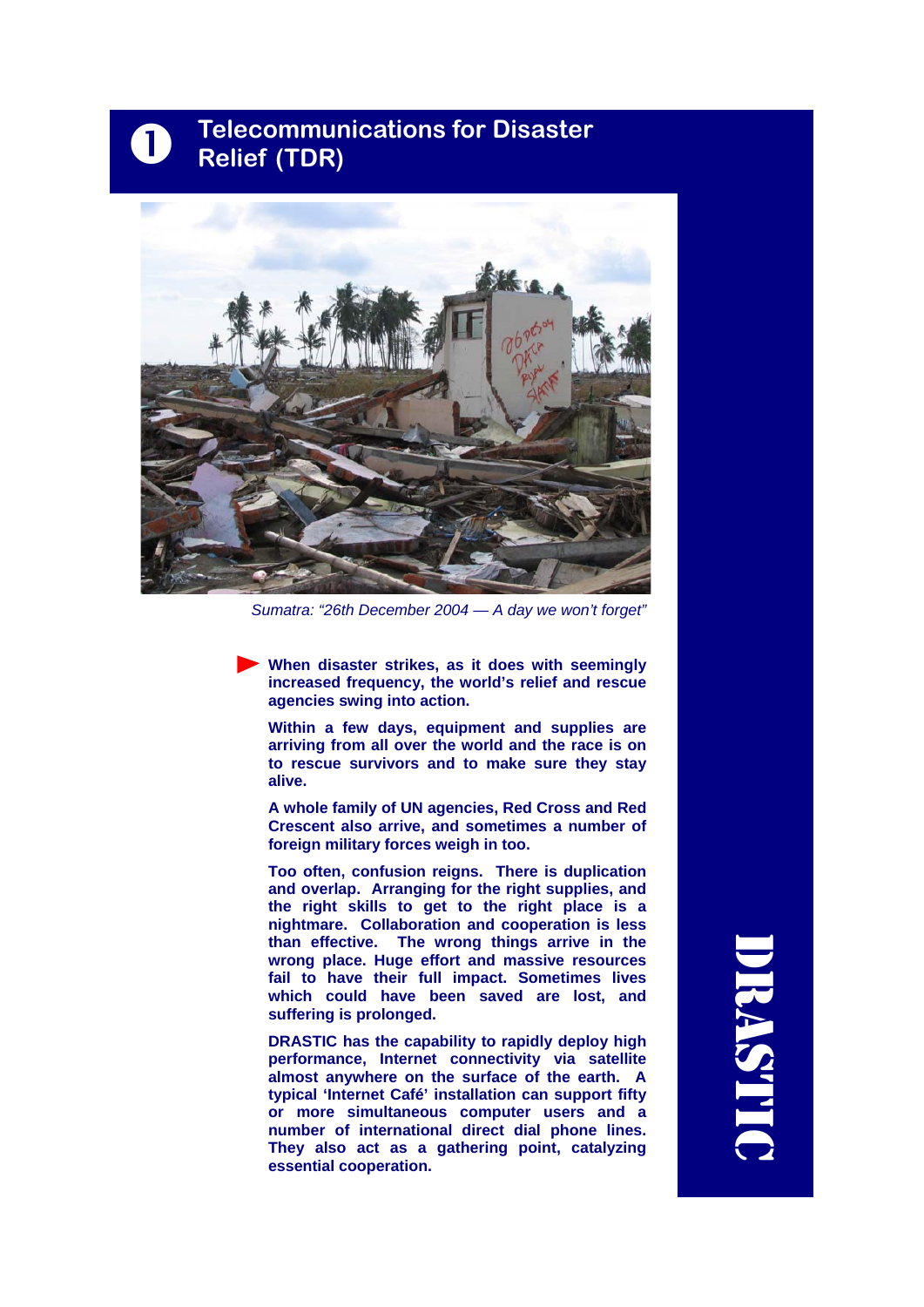## **Telecommunications for Disaster Relief (TDR)**



*Banda Aceh, 2005: Internet café established for UN and NGO workers\** 

**Specialist communications knowledge and real field experience is needed to be able to deploy reliable, high performance and cost-effective communications in the wake of disasters.** 

- **DRASTIC has designed a single technology platform that delivers a scalable, consistent, predictable quality of service almost anywhere. We have also negotiated bandwidth from the top global suppliers. We know what we are getting and how it will perform.**
- **DRASTIC engineers all the power generation, supply and storage to enable uninterrupted service, irrespective of city power availability. Lightning protection is integral to our implementations.**
- **We thoroughly understand wireless networking and can distribute Internet connectivity to key points across a city, from a single satellite connection (depending on topography.)**
- **As required, we can pre-build rapid deployment kits, from boxed equipment, through trailer mounted kits to 40ft containers.**
- **Our practice will be to have implementation teams stay on site for a period to ensure operators are fully trained and systems are working well.**

DRASTIC **RASTI** 

*\* Prior to formation of DRASTIC: This project was done through PACTEC*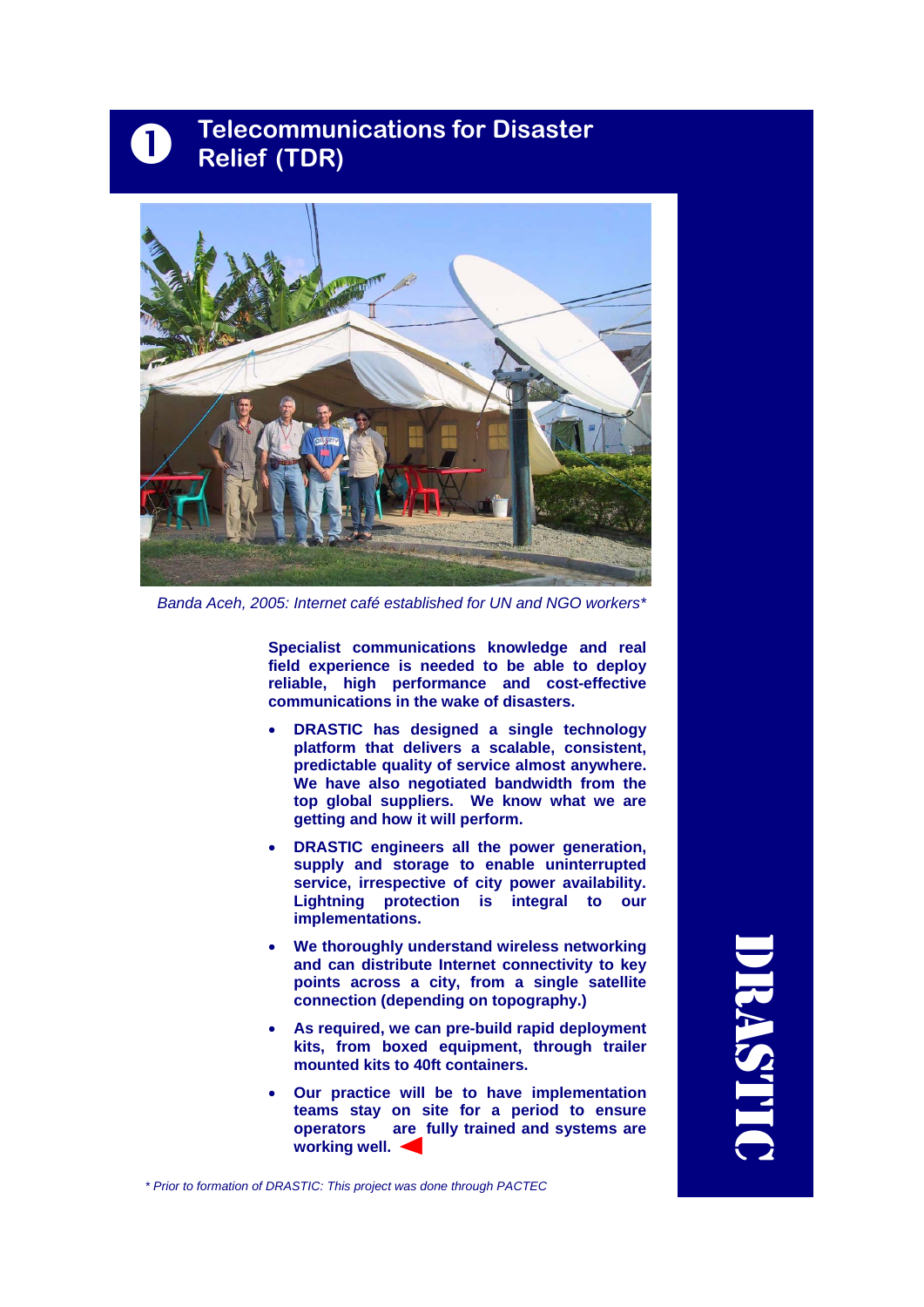#### **Paramel Enterormunications in Development**



*Low levels of access to communications are especially prevalent in rural Africa* 

**There is quite a lot of evidence that "teledensity" (the level of access to telephones and Internet) is linked to wealth and general development. Where there are more connections to the rest of the world, the exchange of information and trading possibilities catalyze the development process.** 

**When used at the heart of community development projects, especially in rural areas, the provision of cost-effective and reliable communications can be amazingly transformational.** 

**DRASTIC believes that a well specified and implemented satellite based Internet connection can be an important component of a holistic development project, with benefits for:** 

- **Education and distance education**
- **Health and HIV programs**
- **Telemedicine**
- **Micro-enterprise**
- **Agriculture**
- **E-government (transparency & accountability)**

**Good communications can speed the achievement of the UN's Millennium Development goals.** 

DRASTIC **RASTE**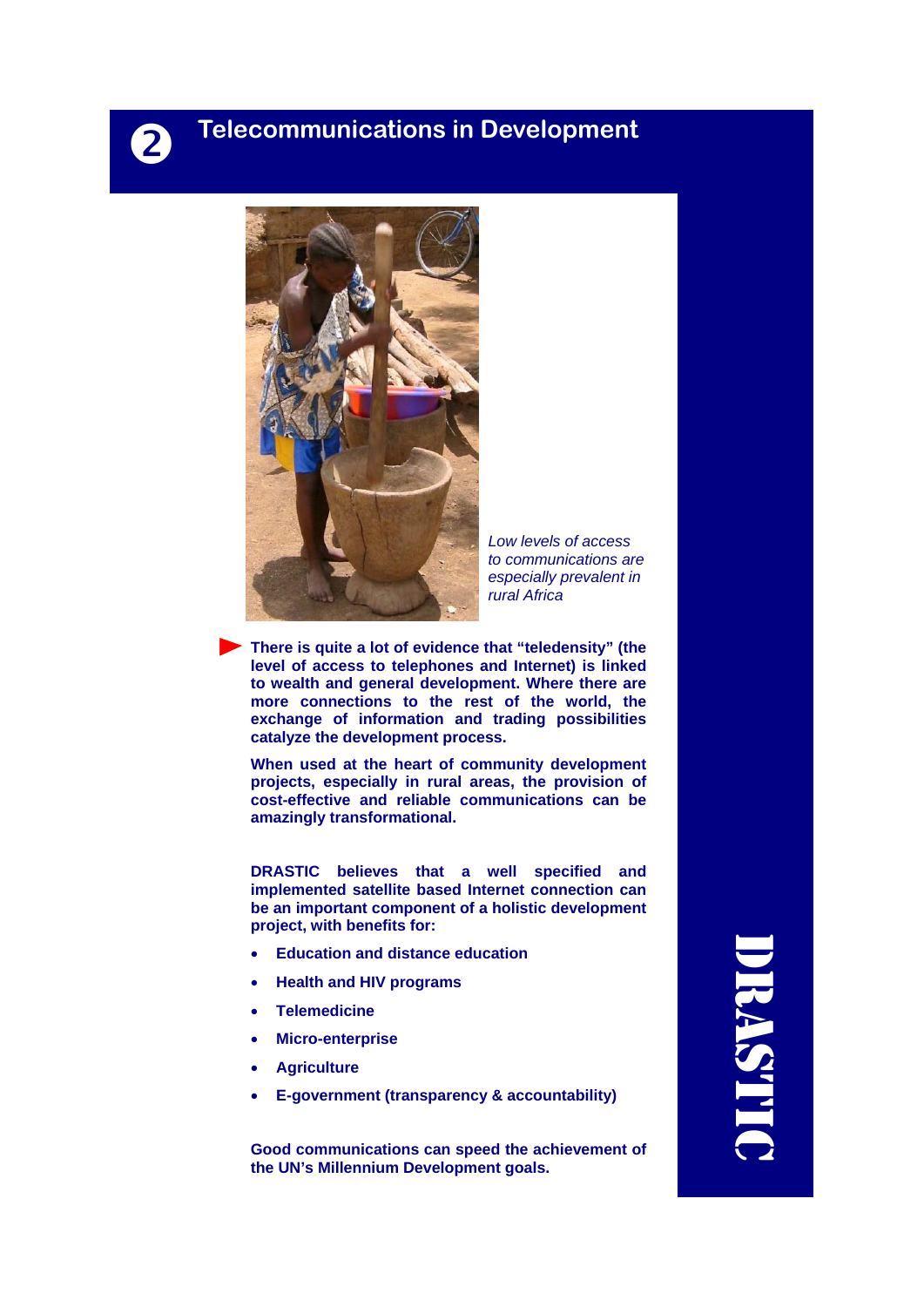## **National Training:<br>Technical & Business**



*Hands-on training in VSAT installation* 

**Transformational development requires that new practices and skills are quickly replicated, and so DRASTIC believe in training indigenous people in both the technical and business skills necessary for the success of communications based enterprises.** 

**DRASTIC have worked with the Global VSAT Forum (GVF) on the development of courses to teach both technical and business skills. Our training will qualify for their industry recognized certification. We are working with academic institutions to be able to extend the range and depth of qualification we can offer, and to extend the recognition of qualifications.** 

**The main curriculum subjects will be:** 

- **VSAT system design, installation and maintenance.**
- **Wireless network system design, installation and maintenance.**
- **Power management (generation, storage, voltage stabilization, lightning protection, etc.)**
- Business management for **telecommunications enterprises**

DRASTIC **RAST**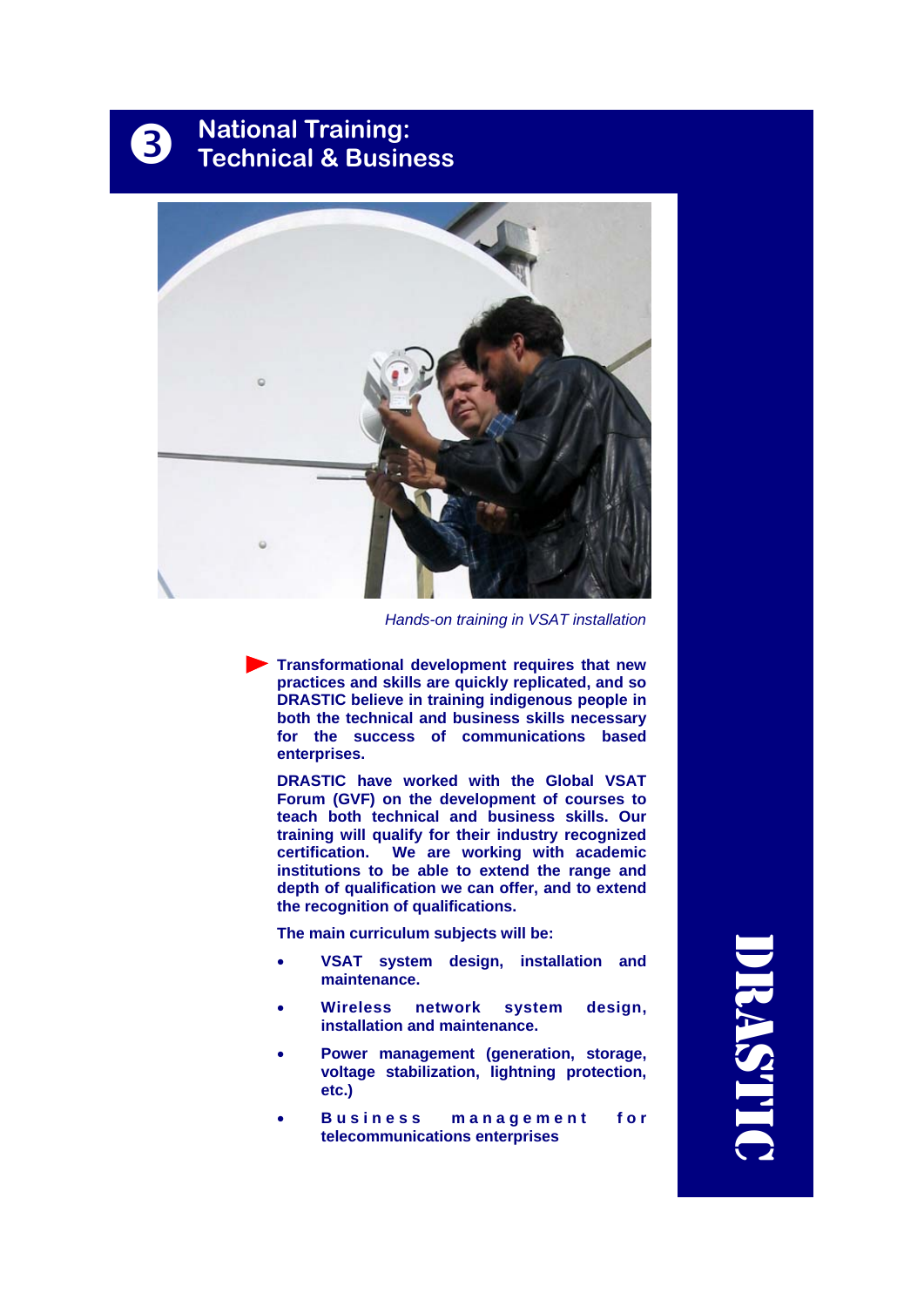## **d** Developing sustainable & replicable<br> **Q** Business models



*Rodin's "the Thinker"* 

**The "Digital Divide" has survived many a plot and scheme to end it. Many conferences speakers have presented and many experts have written on the causes and solutions. Funding has been provided by many governments and donors for various interventions—most with limited impact.** 

**DRASTIC believes that** *unless we can develop business models for telecommunications based enterprises which are fully viable, without subsidy, within the constraints of the indigenous marketplace, widespread adoption and resultant transformation will be illusive.* 

**DRASTIC intends to work with the telecommunications industry, local governments and other interested parties to try and develop, pioneer and hone business models which will work in practice. We have some unique perspectives and experience to bring to bear in this endeavor, and have formed some interesting partnerships with those who have succeeded at similar projects before.** 

DRASTIC **IRASTI**